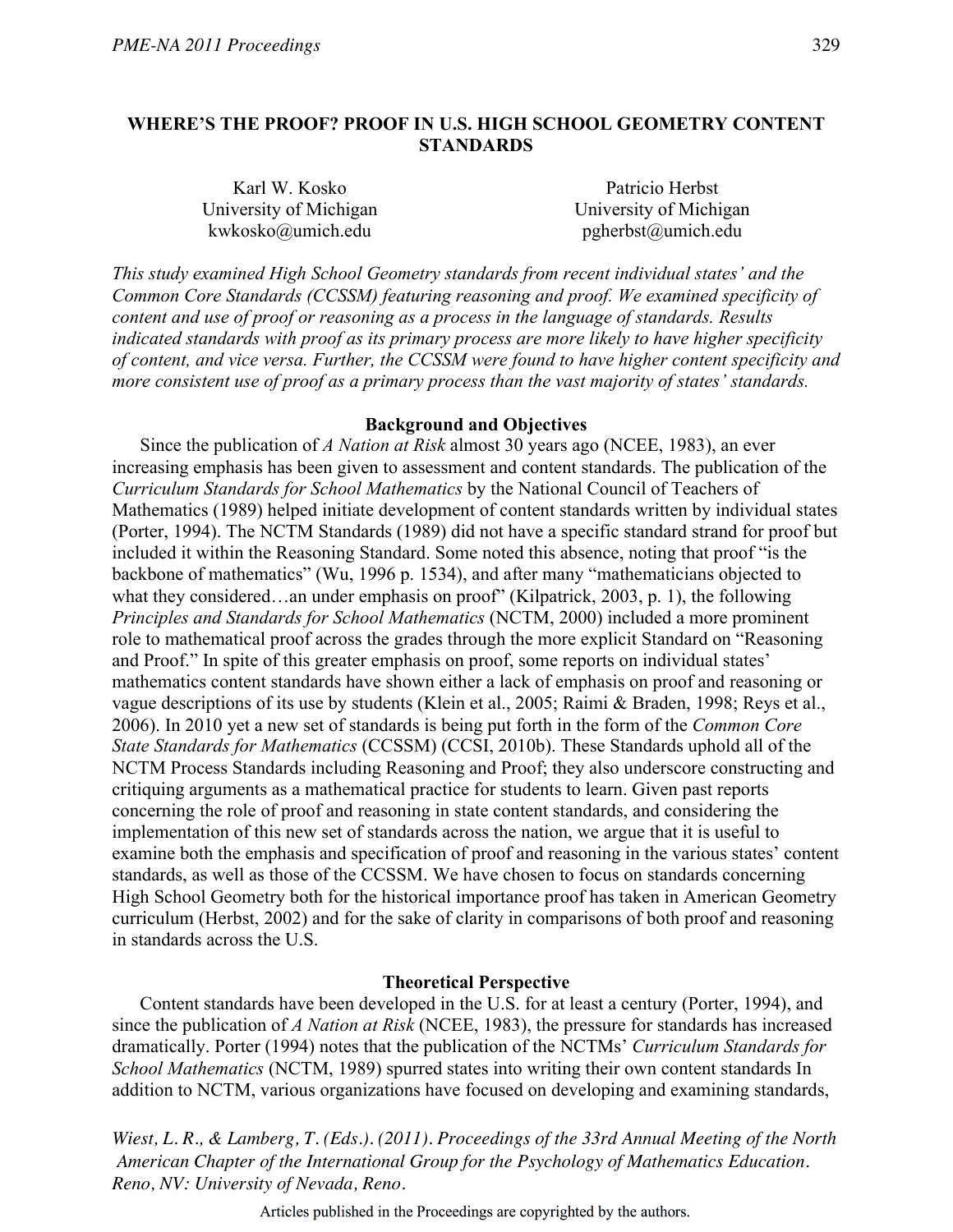including the National Center on Education and the Economy (NCEE), Council for Basic Education (CBE), the Mid-continent Regional Laboratory (McRel), the Council for Chief State School Officers (CCSSO), the Thomas B. Fordham Foundation, and the American Federation of Teachers (AFT). These and other organizations provided specific standards, guidelines and/or evaluations of standards as various states continued to publish and edit their documents (Porter, 1994). Of particular interest for the current investigation are the evaluations that have been conducted of different state mathematics standards, as these will provide a frame of reference to both the historical development and evolution of such evaluations as well as the development of reasoning and proof in mathematics content standards, with specific focus on secondary Geometry.

The first evaluation of state standards was conducted by the AFT (Gandal, 1996): The report examined whether states were developing standards, how such standards were assessed and implemented, and the detail provided within the different standards. That report concluded that 30 states had sufficiently clear and specific mathematics standards. The organization's most recent report in 2001 concluded that 44 states had clear and specific mathematics standards (AFT, 2001). The CBE produced a similar finding in their 1998 report *Great Expectations?* (Joftus & Berman, 1998), suggesting that only three states (Alaska, Montana, and Nebraska) had a low level of rigor in their mathematics content standards. All of these reports have provided general descriptions of the mathematics standards and not details regarding specific topics, in particular, not specific accounts of the role of proof or mathematical reasoning in state standards.

 In contrast, the Fordham Foundation sponsored a report on state mathematics standards that did provide detail on specific mathematics content. The first of these reports (Raimi & Braden, 1998) examined the standards of 46 states and the District of Columbia. Contrary to reports by AFT and CBE (Gandal, 1996; Joftus & Berman, 1998), Raimi and Braden (1998) found that many states were not providing clear or specific standards. Specifically when focusing on mathematical reasoning, the report cited only five states as having a sufficient degree of clarity and focus. Further, the report notes that only 17 states explicitly indicate that proof should be taught in mathematics. A more recent report by Klein et al. (2005), suggests that this trend has not changed much in that "the majority of states fail to incorporate mathematical reasoning directly into their content standards…many state documents do not ask students to know proofs of anything in particular. Few states expect students to see a proof of the Pythagorean Theorem or any other theorem or any collection of theorems" (p. 21).

 While not focusing on High School Geometry, Reys et al. (2006) provide a similar and concurrent finding to Klein et al. (2005), stating that "reasoning is not well articulated or integrated across K-8 standards documents…most state standards fail to address reasoning aspects in a thorough and comprehensive manner across grade levels and content strands" (Reys et al., 2006, p. 9). Given that Reys et al. examined specific elements of mathematical content in a comparable manner to Klein et al., it appears that many state standards do not provide clear or specific standards on mathematical reasoning.

 The reports thus far referenced provide two types of reports, those that paid specific attention to the way mathematics was described in standards (e.g., Klein et al., 2005; Reys et al., 2006) and those that did not (e.g., Gandal, 1996; Joftus & Berman, 1998). This breakdown generally describes the reports that appear most prominent in the literature. Further, there tends to be a general depiction of standards as 'mostly good' in earlier years, and 'mostly in need of improvement' in recent years. These criticisms added to the lack of commonalities have led to the development of the Common Core Standards.

*Wiest, L. R., & Lamberg, T. (Eds.). (2011). Proceedings of the 33rd Annual Meeting of the North American Chapter of the International Group for the Psychology of Mathematics Education. Reno, NV: University of Nevada, Reno.*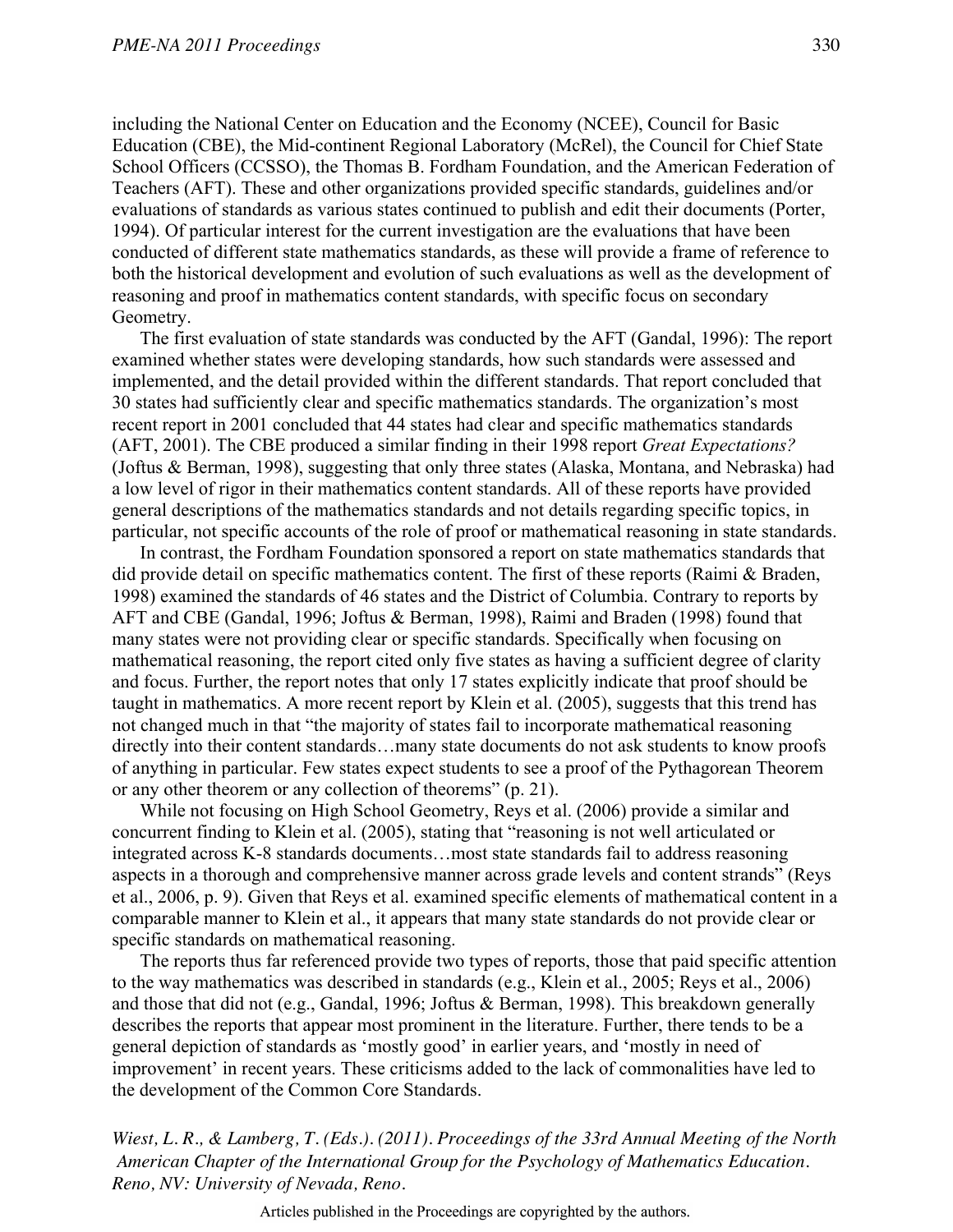# *The Common Core Standards*

 In June 2009, the National Governors Association (NGA) and the Council of Chief State School Officers (CCSSO) announced a new initiative to develop a common set of standards for mathematics and language arts. This initiative was called the Common Core Standards Initiative (CCSI), and included 46 states, the District of Columbia, and two U.S. territories (CCSI, 2010a). As of June 2, 2010, this total included two additional states and a working draft of the standards had been developed. The standards were developed to be "fewer, clearer, and higher" (CCSI, 2010b, p. 1) as compared to previous standards in many states. Among the criteria used in designing the standards are the NCTM process standards and the strands of mathematical proficiency from the National Research Council's report *Adding It Up* (Kilpatrick, Swafford, & Findell, 2001; see also CCSI, 2010b). Yet, numerous citations to various reports, assessments, and standards are cited as works consulted (see CCSI, 2010b for a full description). A review of the documents and descriptions of the Common Core Standards by CCSI suggest a specific focus on a number of topics that have surfaced in mathematics education, including mathematical modeling and quantitative literacy. Continued reference to reform-oriented documents and sources also convey the notion that the Common Core Standards are reform-oriented. Additionally, some organizations, such as NCTM "diligently monitored the development of CCSSM and advised NGA and CCSSO throughout the process" (p. ix, NCTM, 2010). Yet, CCSI (2010c) specifically states that the Common Core Standards are a set of expected learning goals for students and do not constitute a curriculum nor do they advocate specific materials or teaching practices to be used. This appears to be a different goal for designing content standards than some states have used, where content standards were written as documents intended to reform teaching more so than specify content (see Thompson, 2001 for a relevant description).

 As is customary with newly published standards documents, a large amount of skepticism and criticism has been levied against CCSI. For example, Zhao (2009) stated that "the Common Core Standards Initiative or any such movement to create national standards risks America's future by destroying its traditional strengths in cultivating a diverse and creative citizenry" (p. 52). Tienken (2009) expressed concerns that the Common Core Standards would only serve to increase an 'achievement test drive mentality' in the U.S. Providing a more even-handed critique, Porter, McMaken, Hwang, and Yang (2010) compared the Common Core Standards to the state standards in place and found that "the common core does represent considerable change…" but are not "…more focused as some might have hoped" (p. 8). However, Porter et al.'s description of their analysis does not provide content-specific focus in regards to reasoning or proof. Therefore, it appears there is a need for a transparent and clear examination of the way that reasoning and proof are represented in the Common Core Standards as compared to the existing state standards.

 A main objective of the CCSSM (2010b) is to provide mathematics standards that are clear, specific, and rigorous. According to some reports (Klein et al., 2005; Raimi & Braden, 1998) many of the states' standards the CCSSM will be replacing, however, have not provided clear or specific standards regarding proof or reasoning in High School Geometry. Yet, since Klein et al.'s (2005) depiction of proof and reasoning in various states' standards, many states have published revisions of their standards, and therefore may have provided more sufficiently clear and specific expectations of students regarding reasoning and proof. Additionally, there is currently no available examination of reasoning and proof in the High School Geometry standards in CCSSM. In this paper we provide a current and comparative account of the depiction of reasoning and proof in the CCSSM and various states for High School Geometry. In

*Wiest, L. R., & Lamberg, T. (Eds.). (2011). Proceedings of the 33rd Annual Meeting of the North American Chapter of the International Group for the Psychology of Mathematics Education. Reno, NV: University of Nevada, Reno.*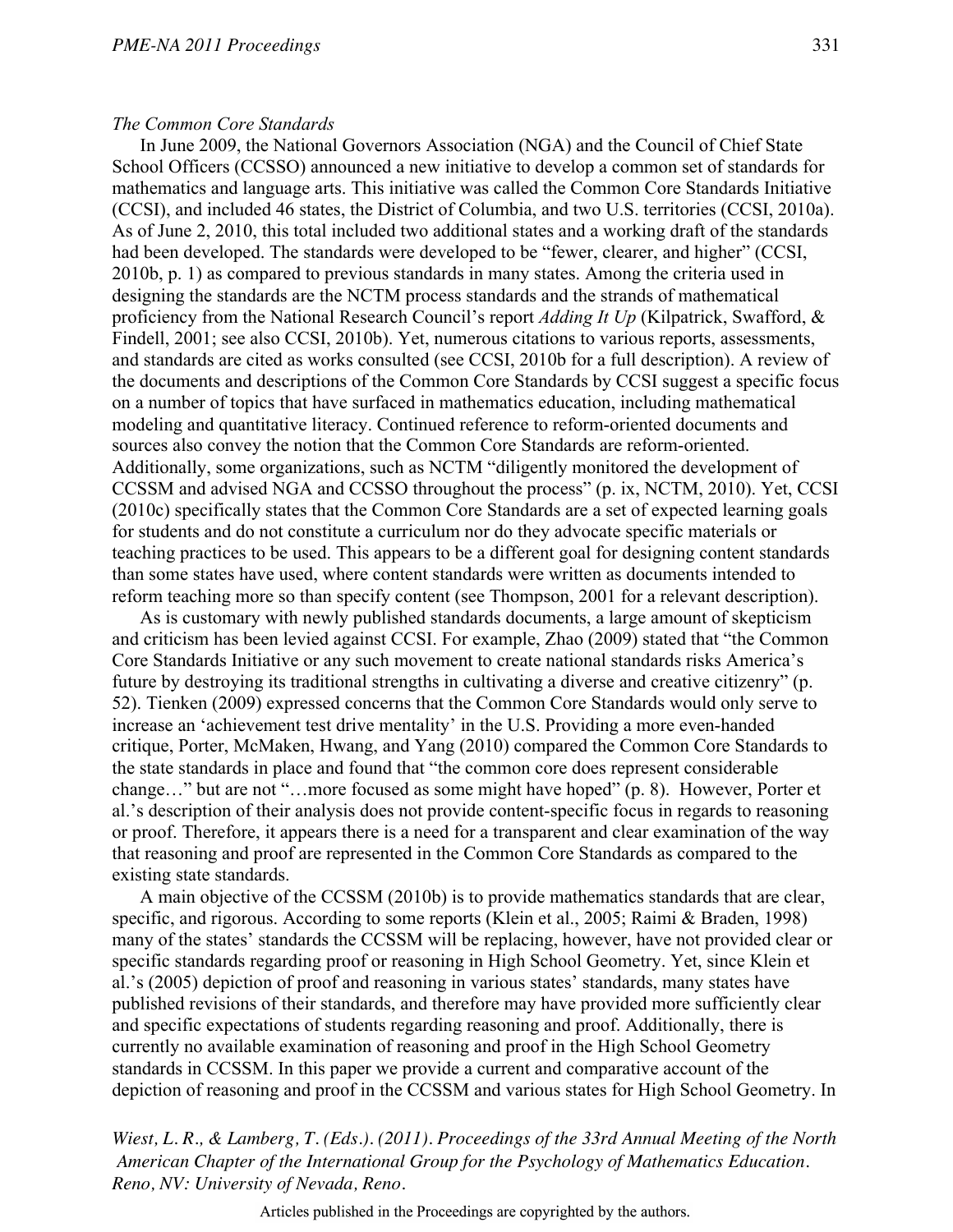order to accomplish this goal, the following research questions will be examined:

- 1. To what extent do different state content standards describe reasoning or proof in association with specific mathematical content?
- 2. To what extent do different state content standards characterize reasoning or proof as processes engaged by students?
- 3. Is there a relationship between the extent to which reasoning or proof are characterized as processes that students engage in and the extent to which such reasoning and proof standards refer to specific mathematical content?

## **Methods**

Standards documents from all 50 states were collected and coded for analysis. These documents were collected from the websites of each state's department of education. However, various states have different formats for organizing their standards in High School mathematics, such as by course, by grade band or benchmark, or by specific grade level. Given our focus on High School Geometry, it was decided that standards in the format of a course would have the Geometry course standards examined. For those states with benchmarks or grade level formats, the standards for the Geometry strand (or equivalent) was used for the full range of High School standards provided by each state. In some cases, advanced level standards were provided. To ensure a fair comparison, we examined only those standards expected of every student. In addition to taking into account varying format and structure, different states may represent the same content with a different number of standards. In other words, one state may say in one standard what another state says in three. This phenomenon was taken into account by recording the number of High School Geometry standards each state had, and using this number to calculate mean emphasis on reasoning and on proof.

 As our focus was on the presence and emphasis of standards outlining mathematical reasoning and proof in Geometry, we examined the standards documents for the presence of standards that referred to these mathematical processes. For proof, standards were identified through the use of words such as proof(s), proving, or prove present in a standard's statement. Explicit use of these words was necessary for the standard to be counted as a "proof" standard, as this ensured that such a standard would be interpreted by those using the document in practice as referring to proof. A similar process was used for coding reasoning, by using words referring to logic as indicators of such standards. Words such as inductive, deductive, conjecture, logic, reason, and their cognates were used as indicators. Once standards were identified as being a proof and/or reasoning standard, they were coded for their specificity to which they referred to the mathematics concepts involved.

 As noted by certain reports (e.g., Klein et al., 2005; Reys et al., 2006) many standards lacked a degree of specificity in descriptions of mathematical reasoning and proof. Rather, a state may provide a number of standards requiring that proof be taught, but may not specify what mathematical content should be associated with proof. Therefore, we developed three categorizations to distinguish the degree of content specificity in a standard. The first, low specification, is a standard that makes either no reference to a particular mathematical concept, or where such specification is vague, e.g., New York standard "*Write a proof arguing from a given hypothesis to a given conclusion.*" A standard with medium specification is a standard that makes reference to a set of mathematical concepts, but still lacks a degree of specificity, e.g., CCSSM standard "*Use congruence and similarity criteria for triangles to solve problems and to prove relationships in geometric figures.*" While this example indicates the action of proving

*Wiest, L. R., & Lamberg, T. (Eds.). (2011). Proceedings of the 33rd Annual Meeting of the North American Chapter of the International Group for the Psychology of Mathematics Education. Reno, NV: University of Nevada, Reno.*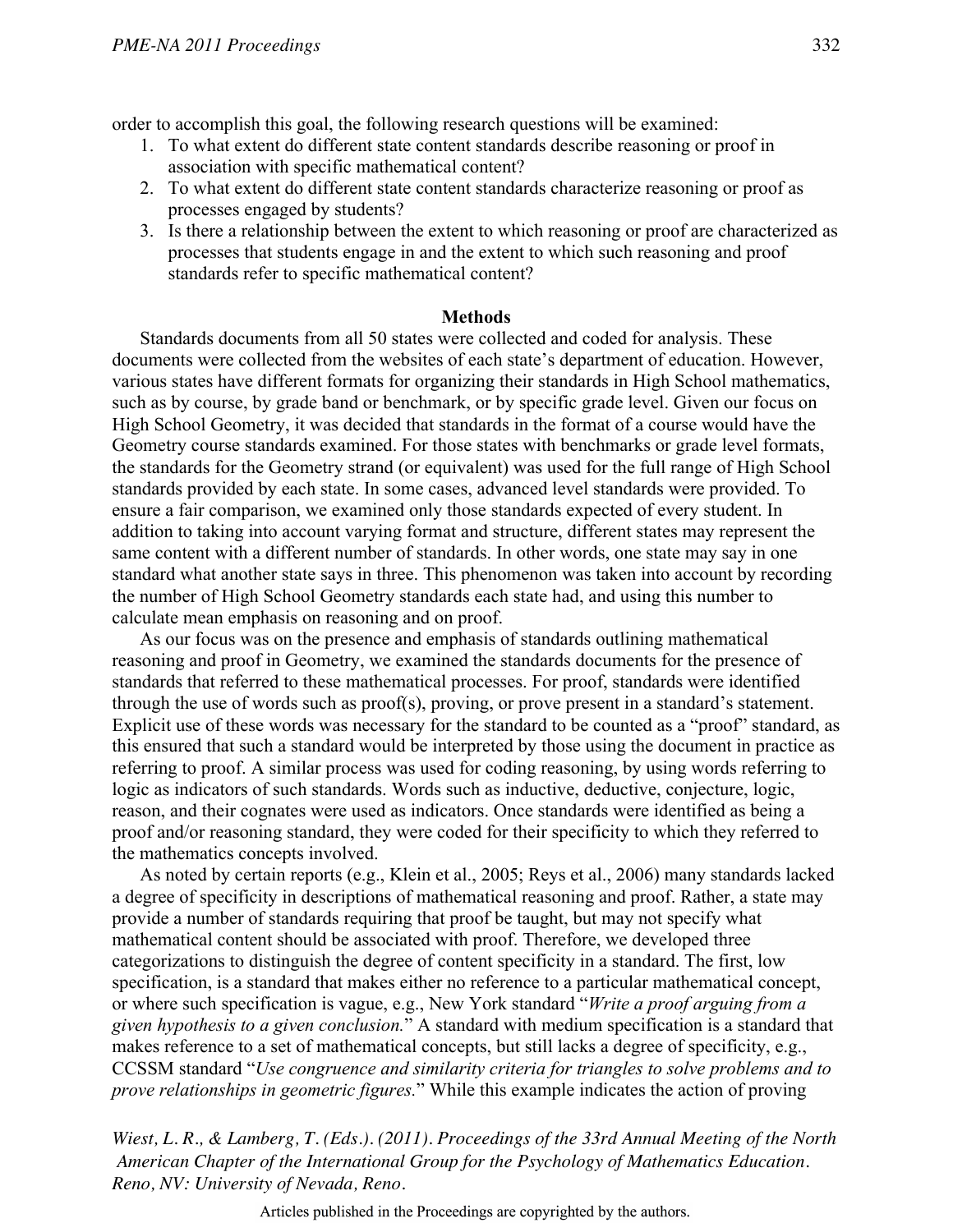relationships in the area of triangle congruence and similarity, the standard does not specify any theorems or specific properties. Standards coded as having high specification were standards that make reference to a set of mathematical concepts with specific identification of such concepts, e.g., Michigan standard "*Know a proof of the Pythagorean Theorem, and use the Pythagorean Theorem and its converse to solve multi-step problems.*" This example makes reference to a specific concept, the Pythagorean Theorem, rather than a category or set of concepts.

 In addition to coding for concept specification, each standard was examined for transitivity. In Systemic Functional Linguistics (Halliday & Matthiessen, 2004) transitivity is a system of linguistic resources with which language supports the ideational metafunction (i.e., the way language represents the world). Transitivity permits to represent the world as sequences of processes involving participants and circumstances. Canonically, processes are realized by verbs and participants by nominal groups. To illustrate our analysis of transitivity note, for example, Delaware standard "*Reason deductively to justify a conclusion or to create a counter-example;*" this contains three verbs (reason, justify, create), but *reason* represents the transitive process associated with this standard. Similarly, in Delaware standard "*Use appropriate technologies to model geometric figures and to develop conjectures about them*" the verb *use* represents the transitive process for the standard. What interests us here is the difference between these two examples in the way that reasoning is expressed as an expectation of students. Whereas *to reason* is the actual process students are expected to engage in the first standard, the second standard expects students *to use* technologies in specific ways, one of which is reasoning. Reasoning in the second standard acts as what Halliday and Matthiessen (2004) would refer to as a participant in the clause. As can be noted in the two examples given, other verbs can represent transitive processes for clauses nested within the main clause (clause complex). To account for such use of proof and reasoning terms as transitive processes and/or participants, we ranked such usages of identified words and terms in regards to the degree to which they were a primary process.

 The Pennsylvania standard "*Write formal proofs to validate conjectures or arguments*" contains the primary process of *to write*, which we coded as having a distance of zero from the primary process. *Proofs* is a participant in this clause, as is *to validate conjectures*. However, *proofs*, while not a primary process, is relatively closer to the primary process than *conjectures*. Therefore, we coded *proofs* as being a distance of one away from the primary process, and *conjectures* as a distance of two away from the primary process. In this way, we accounted for the semantic emphasis placed on proof and reasoning in various standards.

### **Results**

 The number of standards for High School Geometry varied dramatically from state to state, with some states having as few as 5 and others having as many as 74. The Common Core Standards included 42 individual standards for High School Geometry while the mean for states was  $21.98$  (SD = 15.47). This means that the Common Core Standards do indeed have more standards for Geometry than most states, although some states do have more.

Approximately 24% of the CCSSM Geometry standards  $(n = 10)$  featured proof while the average for states was  $11.7\%$  (SD = .118), indicating that CCSSM provided proportionally more standards featuring proof than the typical state document. The CCSSM had an average specificity score of 2.90 for proof standards while the mean specificity score for states' proof standards was  $1.88$  (SD = .59). This indicates that the CCSSM standards featuring proof tended to be more specific in regards to mathematics content than the typical state document. The CCSSM proof standards had an average transitivity distance of 0.10, while the average transitivity distance for the various states' standards featuring proof was  $1.24$  (SD = .60). This

*Wiest, L. R., & Lamberg, T. (Eds.). (2011). Proceedings of the 33rd Annual Meeting of the North American Chapter of the International Group for the Psychology of Mathematics Education. Reno, NV: University of Nevada, Reno.*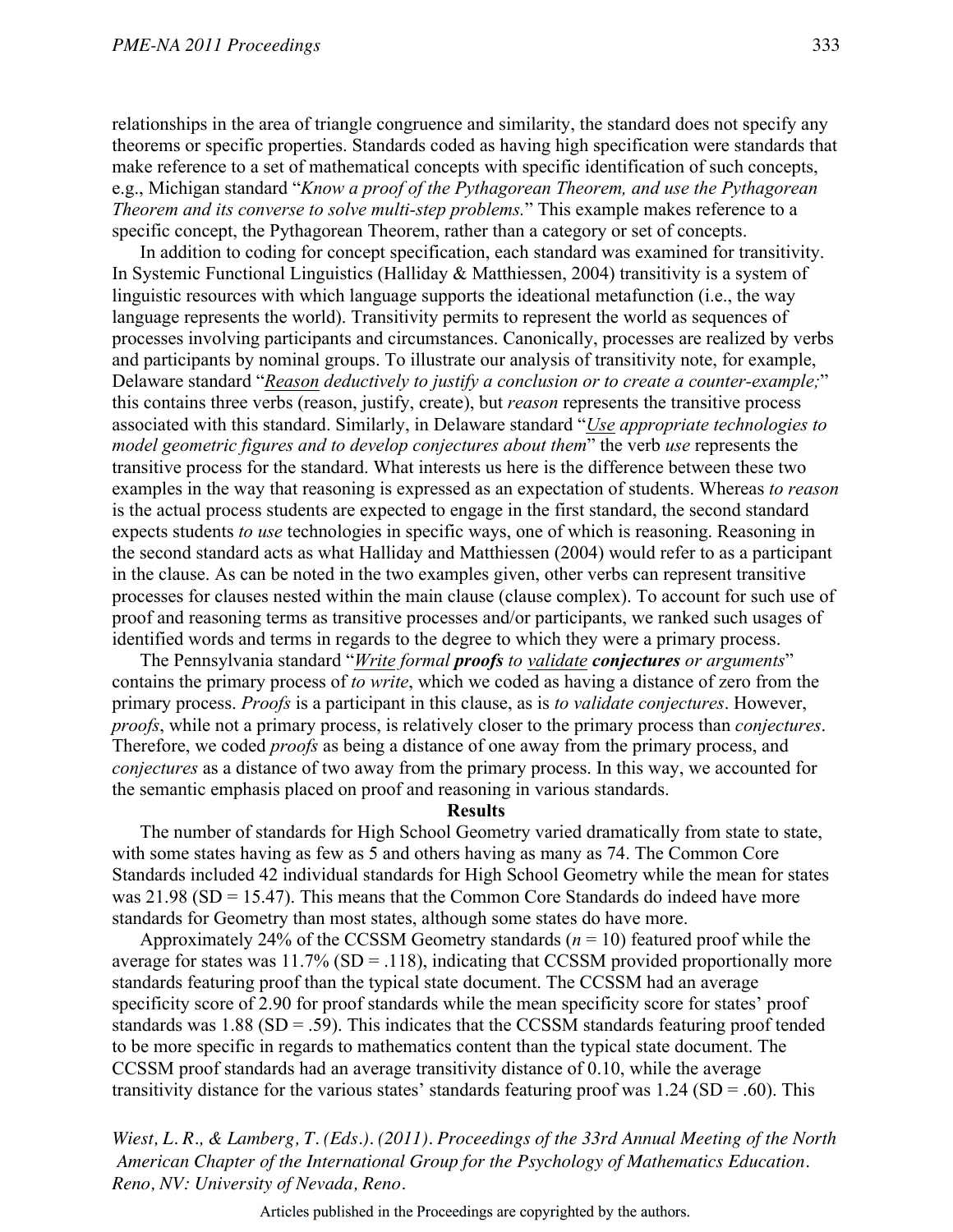indicates that the CCSSM proof standards tended to treat proof as the primary transitive process while various states did not do so as consistently. Taken altogether, the CCSSM provide a greater emphasis on proof in their Geometry standards than the most current state standards, and also provides more specific and clear standards with a strong emphasis on the action of proof. While some states showed stronger tendencies on at least one of the three criteria (overall emphasis, specificity of content, transitivity distance), no state showed higher scores on more than one indicator. Some states did appear somewhat comparable to the CCSSM proof standards: California, Florida, Indiana, and Michigan. With the exception of these states, the CCSSM in proof for High School Geometry show clear and definitive improvement in specification and increase in focus.

 While the CCSSM show an increased focus on and specification of proof in High School Geometry, this trend was not as evident when examining other forms of mathematical reasoning. The CCSSM emphasized logical reasoning in mathematics in 5% of their standards. While the mean for states was a 14% emphasis, there was a large degree of variance  $(SD = .14)$ . However, the CCSSM Geometry standards that featured reasoning showed a transitivity distance of 1.00, while the average for varying states was  $1.26$  (SD = .42). Further, only two states had lower averages than the CCSSM regarding transitivity distance, indicating that the CCSSM was similar to many states in regards to specifying reasoning as the primary process in its standards. Additionally, the CCSSM appear to provide more specificity  $(M = 3.00)$  than did the typical state  $(M = 1.68, SD = .81)$  regarding mathematics content in standards featuring reasoning for High School Geometry. Overall, the descriptive statistics for High School Geometry standards featuring reasoning indicates that CCSSM provides fewer relative standards, but with more specificity and a slightly stronger emphasis on the act of reasoning.

 Correlation analysis between standards' content specificity and transitivity distance indicated a strong and negative relationship for standards featuring proof ( $\rho = -.42$ ,  $p < .05$ ). This indicates that the closer the distance between proof and the transitive process, the more specific a standard tended to be regarding mathematics content. However, when examining the same relationship for standards featuring reasoning, virtually no relationship was found ( $\rho = .00$ ,  $p = .98$ ). This indicates that an excessive amount of variance is present in many of the states' content standards regarding the specification of mathematics content and the use of reasoning as a transitive process. Practically speaking, the correlation found for proof standards indicates that standards which describe proof as the primary process students are expected to engage in tend to also provide more specific connections to mathematics content, and vice versa. However, the near zero correlation found for the same relationship in reasoning standards indicates little consistency in the way reasoning is described in various High School Geometry standards across the nation.

## **Discussion**

 While many concerns have been expressed regarding the CCSSM (e.g., Porter et al., 2010; Tienken, 2009; Zao, 2009), the results presented here may give cause for some mindful consideration of potential benefits of the CCSSM in regards to reasoning and proof, at least as it concerns High School Geometry. The results presented here indicate that the CCSSM provide a greater emphasis on proof with more specificity to the content and a clearer representation of the process than the vast majority of states' standards. Further, while the CCSSM does not have, proportionally, as many High School Geometry standards featuring forms of reasoning other than proof, the standards tend to be more specific to the content and have a clearer representation

*Wiest, L. R., & Lamberg, T. (Eds.). (2011). Proceedings of the 33rd Annual Meeting of the North American Chapter of the International Group for the Psychology of Mathematics Education. Reno, NV: University of Nevada, Reno.*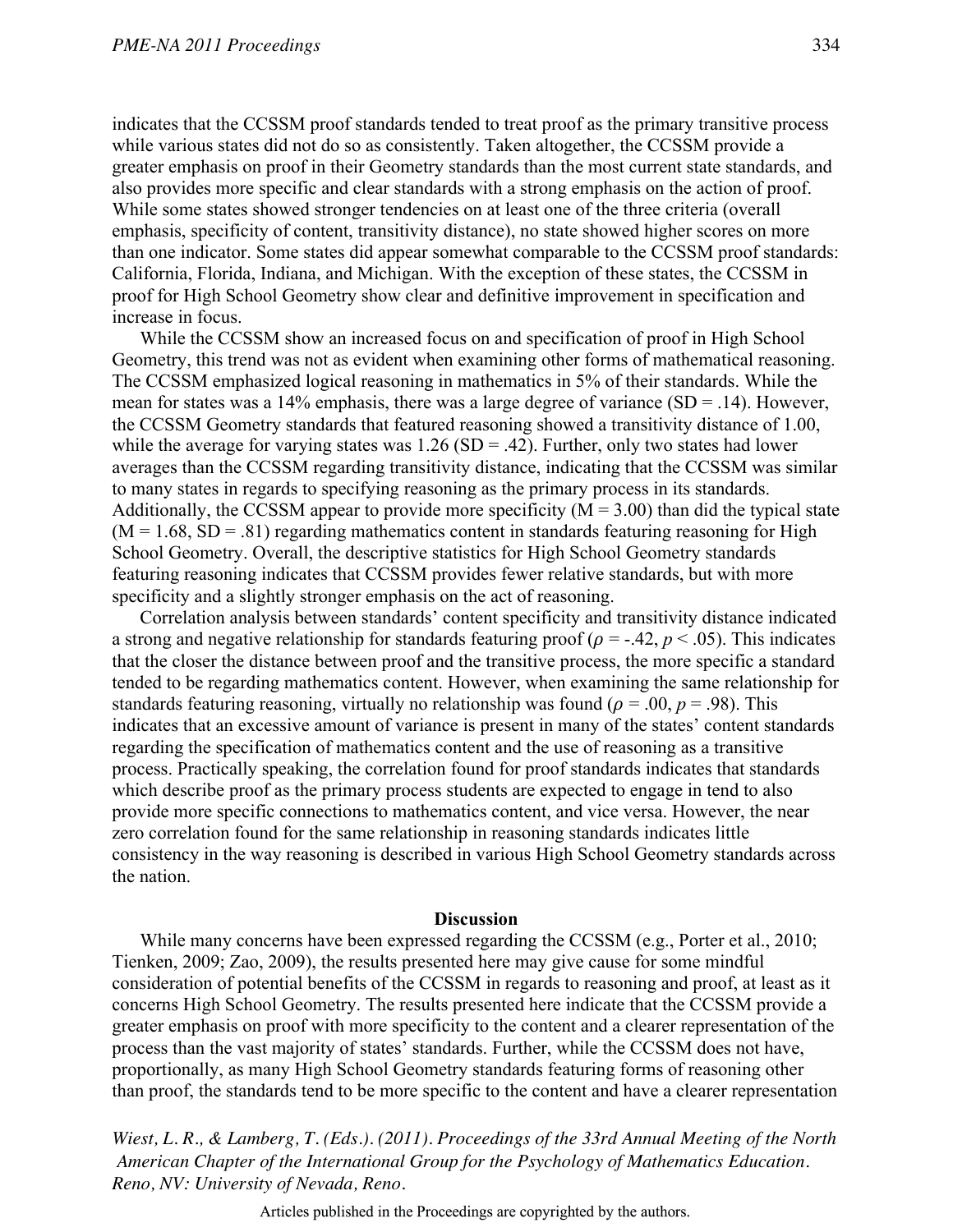of the process than the majority of states. Therefore, in regards to proof and reasoning in High School Geometry standards, the CCSSM appear to show an improvement over state standards in general.

 By articulating specific aspects of mathematics content, the CCSSM provide a clearer message to what teachers are expected to have High School students prove and reason about. For example, the CCSSM provides a list of theorems for students to prove regarding triangles (e.g., base angels of isosceles triangles are congruent; the medians of a triangle meet at a point). The CCSSM do not indicate how teachers are expected to engage students in such proofs or in what format students should write those proofs. Teachers are provided not with a blanket expectation of having students "construct proofs about triangles" that might be met with token proof exercises whose conclusions are not memorable (Herbst, 2002); rather they are provided clear guidelines that tie proof practices to important content that students need to learn. As such, we consider this a general improvement over many of the state content standards currently in use.

 Another aspect of the CCSSM High School Geometry standards featuring proof that we consider beneficial to both teachers and students is the predominate use of *prove* as the primary transitive process. With the exception of one out of ten standards featuring proof, the CCSSM are consistent in emphasizing proof as the primary process. The benefit of writing "*prove theorems about lines and angles*" rather than "*write proofs about lines and angles*" is the activity conveyed by one wording over the other. Many states use words such as *write*, *construct*, *know*, or *use* as the primary process for standards featuring proof, and this leads to potentially different interpretations of what students are expected to do. Do students memorize proofs when the primary process is *know*? Does their engagement in proof come in the form of writing when the primary process is *write*? While these questions are rhetorical, they demonstrate the bias that can come when using words other than *prove* as the primary process for standards concerning proof. As such, the CCSSM does not convey bias in the way students are expected to engage in proof, but only in the content they are expected to prove.

 The results of the present study provide evidence in support of the adoption of the CCSSM in regards to High School Geometry standards featuring reasoning and proof. However, the present analysis is narrow in focus, and several other mathematical strands and grade levels might need to be examined in a similar manner to properly understand both the potential benefits and drawbacks of implementing CCSSM. For example, while the present results concerning proof standards were generally positive, the results concerning reasoning standards indicate a need to use reasoning as the primary transitive process in CCSSM.

 The results of the current study do support the implementation of CCSSM in regards to High School Geometry standards featuring proof and reasoning, but our discussion and conclusions should not be taken as a wholesale endorsement of the CCSSM document. Rather, as specified, further examination of CCSSM is needed. Further, by examining specific aspects of the CCSSM document, rather than an overarching depiction of the document as a whole, we are better able to either validate or make recommendations for improvement out of a solid base of knowledge.

#### **Author Note**

The work reported in this paper was supported by NSF grant DRL-0918425 to Patricio Herbst. All opinions are those of the authors and do not necessarily represent the views of the Foundation.

## **References**

*Wiest, L. R., & Lamberg, T. (Eds.). (2011). Proceedings of the 33rd Annual Meeting of the North American Chapter of the International Group for the Psychology of Mathematics Education. Reno, NV: University of Nevada, Reno.*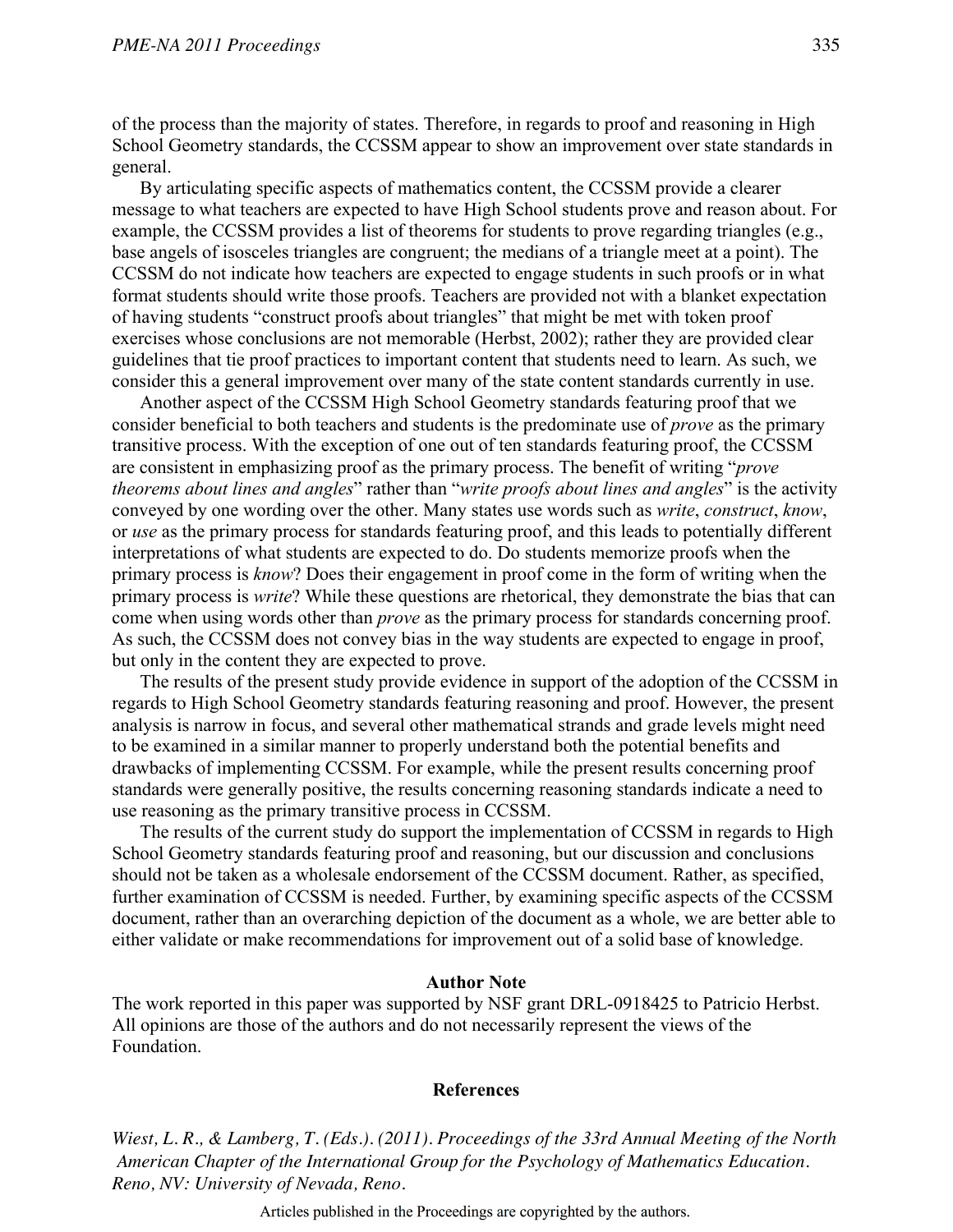- American Federation of Teachers [AFT] (2001). *Making standards matter*. Retrieved from http://www.aft.org/newspubs/periodicals/ae/winter2001/standards.cfm
- Common Core Standards Initiative [CCSI]. (2010a). *Introduction to the common core standards*. Retrieved from http://corestandards.org/assets/ccssi-introduction.pdf
- Common Core Standards Initiative [CCSI]. (2010b). *Common core state standards for mathematics*. Retrieved from Common Core Standards Initiative website: http://corestandards.org/assets/CCSSI\_Math%20Standards.pdf
- Common Core Standards Initiative [CCSI]. (2010c). *Myths v. facts about the common core standards*. Retrieved from http://corestandards.org/assets/CoreFacts.pdf
- Gandal, M. (1996). *Making standards matter, 1996: An annual fifty-state report on efforts to raise academic standards*. Washington D.C.: American Federation of Teachers.
- Halliday, M. A. K., & Matthiessen, M. I. M. (2004). *An introduction to functional grammar* (3rd Ed.). London: Hodder Arnold.
- Herbst, P. G. (2002). Establishing a custom of proving in American school geometry: Evolution of the two-column proof in the early twentieth century. *Educational Studies in Mathematics, 49*, 283-312.
- Joftus, S., & Berman, I. (1998). *Great expectations? Defining and assessing rigor in state standards for mathematics and English language arts*. Washington, D.C.: Council for Basic Education.
- Kilpatrick, J. (2003). Introduction. In J. Kilpatrick, W. G. Martin, & D. Schifter (Eds.), *A research companion to principles and standards for school mathematics* (pp. 1-4). Reston, VA: National Council of Teachers of Mathematics.
- Kilpatrick, J., Swafford, J., & Findell, B. (2001). *Adding it up: Helping children learn mathematics*. Washington, D.C.: National Academy Press.
- Klein, D., et al. (2005). *The state of state math standards*. Washington, D.C.: Fordham Foundation. http://www.math.jhu.edu/~wsw/ED/mathstandards05FINAL.pdf
- National Commission on Excellence in Education [NCEE]. (1983). *A nation at risk: The imperative for educational reform*. Washington, D.C.: US Department of Education.
- National Council of Teachers of Mathematics [NCTM]. (1989). *Curriculum standards for school mathematics*. Reston, VA: National Council of Teachers of Mathematics.
- National Council of Teachers of Mathematics [NCTM]. (2000). *Principles and standards for school mathematics*. Reston, VA: National Council of Teachers of Mathematics.
- National Council of Teachers of Mathematics [NCTM]. (2010). *Making it happen: A guide to interpreting and implementing common core state standards for mathematics*. Reston, VA: National Council of Teachers of Mathematics.
- Porter, A. C. (1994). National standards and school improvement in the 1990s: Issues and promise. *American Journal of Education, 102*(4), 421-449.
- Porter, A., McMaken, J., Hwang, J., & Yang, R. (2010). *Common core standards: The new US intended curriculum*. Report presented to The Brookings Institution. Retrieved from: http://www.brookings
	- tsinghua.cn/ $\sim$ /media/Files/events/2010/1028 race to the top/1028 race to the top porter paper.pdf
- Raimi, R. A., & Braden, L. S. (1998). *State mathematics standards: An appraisal of mathematics standards in 46 states, the District of Columbia and Japan*. Washington, D.C.: Thomas B. Fordham Foundation. Retrieved from: http://hub.mspnet.org/index.cfm/9123
- Reys, B. J., Dingman, S., Olson, T. A., Sutter, A., Teuscher, D., Chval, K., Lappan, G., Larnell,

*Wiest, L. R., & Lamberg, T. (Eds.). (2011). Proceedings of the 33rd Annual Meeting of the North American Chapter of the International Group for the Psychology of Mathematics Education. Reno, NV: University of Nevada, Reno.*